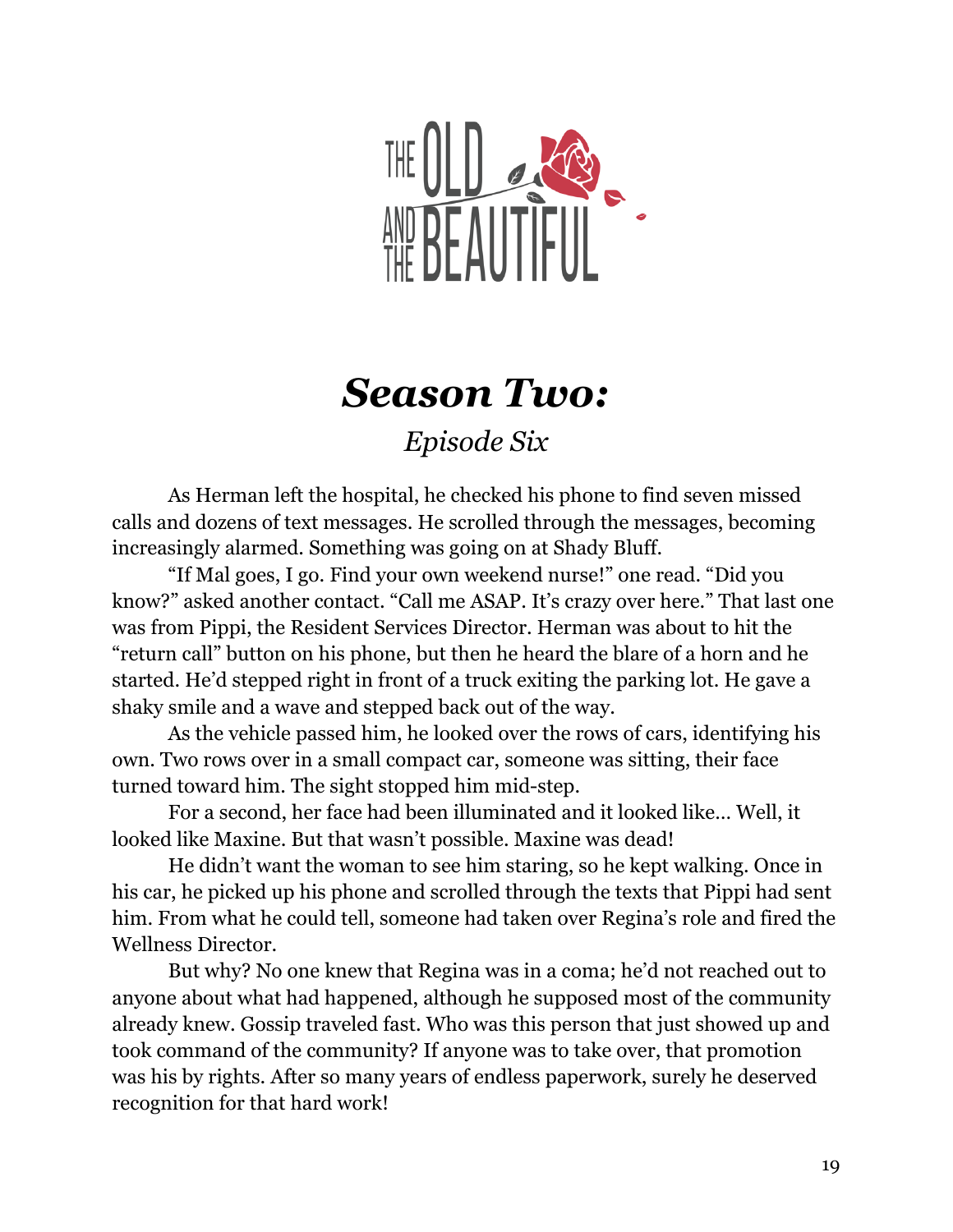He hit the button to call Pippi back. As it rang, his eyes wandered to the rows ahead and that driver who'd so closely resembled his dead coworker. She was getting out of the car. Her hair, as dark as Maxine's, was also cut in the same style, just above shoulder length, evenly across the bottom.

As he watched the woman walk away, he noticed that her size and shape, even the way she walked, was so similar to the former Culinary Chef's that he couldn't shake the thought that it really was Maxine.

"Hello?" a voice responded from his phone. "Herman?"

"Yes, Pippi. It's me…"

"Where are you? Everyone is freaking out. I mean, it's really crazy, Herman. Everyone in Wellness is upset and…"

"Can I meet you at Shady Bluff in about 20 minutes, Pippi?"

"I wish I could, Herman, but I can't. I have something… important to take care of."

"What could be more important than this?"

"It's something personal. Something… well, I can't tell you yet, but I will soon, okay? I promise."

Herman sighed. Pippi was always much more dramatic than she needed to be.

"Okay, but who is this new administrator?"

"I've not seen him before. His name is Basil Forthright. Some name, huh? He's very intimidating. He completely took over Regina's office and put up all these huge diplomas."

Herman didn't recognize the name. It was very odd for the corporate office to send a complete stranger to run the building. "Okay, I'm on my way now. I'll figure out what's going on."

He was about to start the car when he realized that he had left a bundle of paperwork in Regina's hospital room. He had felt a little bad about bringing his work with him to the hospital, but there was just always so much paperwork to do, he could never stay on top of it.

Sighing, he made his way back inside the hospital. He tamped down his annoyance by telling himself it would only take a minute.

As he rode the elevator to the fifth floor, he tried to imagine what corporate could be thinking, sending in a replacement. Were they planning on cleaning house? *Good luck finding someone willing to take care of all the paperwork I have to wade through,* he thought.

He stepped off the elevator and followed the signs back to Regina's private room. As he approached, he realized that the door was slightly ajar. That was